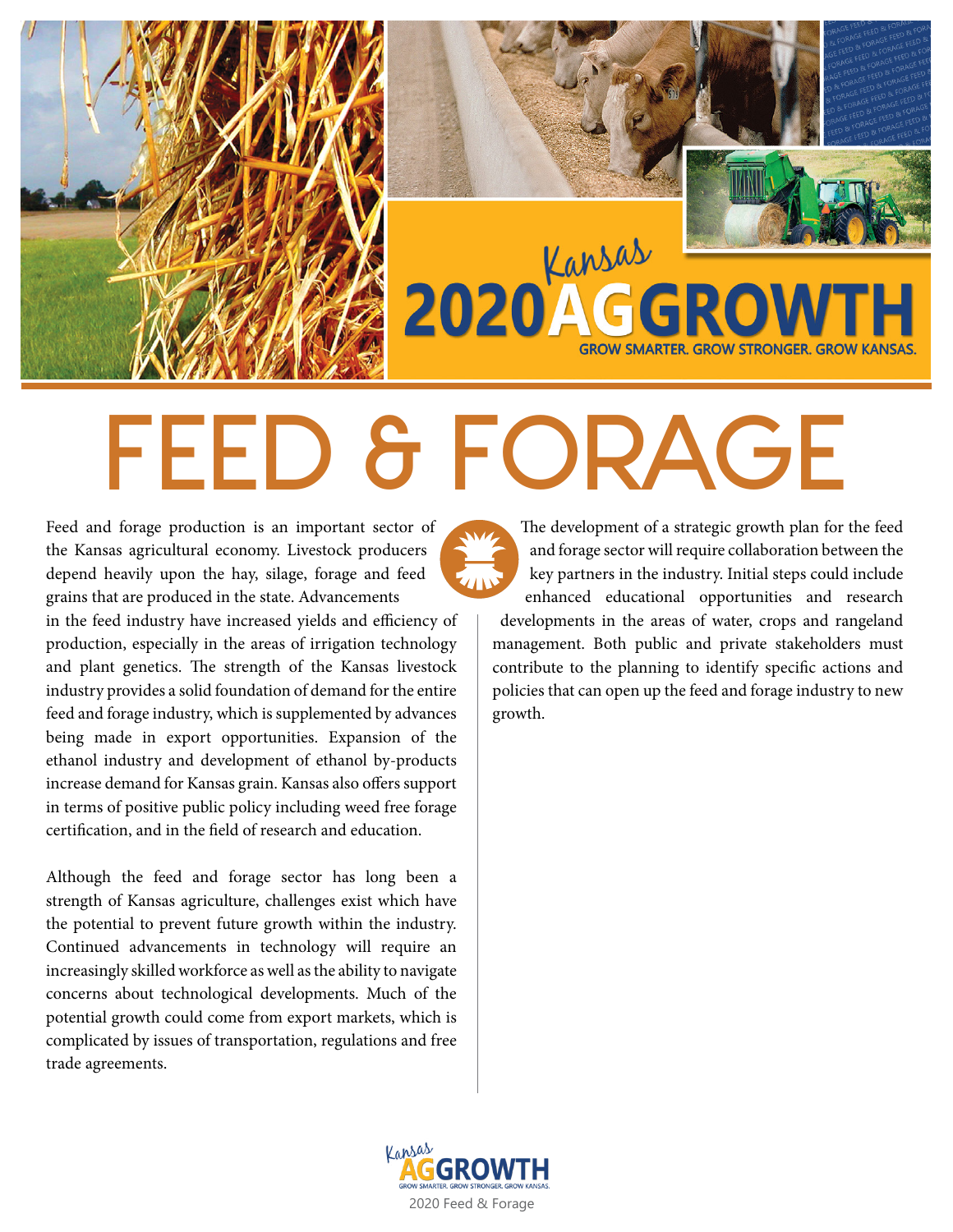## STATUS

Kansas feed and forage production is an important sector of the state's agricultural economy. Kansas livestock producers are a major outlet for hay, silage and feed grains that are produced within the state's borders. Specifically, Kansas ranks 3rd in total cattle and 16th in dairy production. Both sectors of the cattle industry require high-quality forage to maintain healthy cattle. Additionally, Kansas is 10th in hog production and has a growing poultry industry, all of which requires a more highly developed feed industry to mill products for the millions of head of livestock produced in the state on top of cattle production. A variety of forages are available to livestock, including silage of corn, sorghum, wheat, triticale and hays including native grass, alfalfa, sorghum-sudan and brome, among others.

Key Kansas forage production statistics include:

- 2nd in sorghum silage production in 2018: 900 thousand tons 27.1 percent of U.S. total
- 10th in all hay production: 4.76 million tons 3.9 percent of U.S. total
- 5th in feeds and fodder export: \$185.9 million
- 2018 corn silage production: 5.3 million tons 4.3 percent of U.S. total

The top 5 destination countries for U.S. hay exports in 2017 accounted for 94 percent of total U.S. hay export volume. Japan is the major buyer of U.S. hay, followed by China, South Korea, Saudi Arabia, and UAE. China leads in terms of U.S. alfalfa hay.

According to estimates prepared by the Kansas Department of Agriculture and based on the IMPLAN economic data model, the forage industry in Kansas has a direct output of approximately \$670.7 million and creates 8,942 jobs in the state. Through indirect and induced impacts, the industry supports a total of 11,726 jobs and creates a total economic contribution of nearly \$1.1 billion.

## PPORTUNITIES

In order to develop a strategic growth plan for the feed and forage industry, it is important to understand the areas where Kansas has a comparative advantage and the best opportunities for growth or expansion.

| Factor                          | <b>Implications for Growth and Development Opportunities</b>                                                                                                                                                                                                                                                                                                                                                                                                                                                                            |
|---------------------------------|-----------------------------------------------------------------------------------------------------------------------------------------------------------------------------------------------------------------------------------------------------------------------------------------------------------------------------------------------------------------------------------------------------------------------------------------------------------------------------------------------------------------------------------------|
| Ethanol                         | Expansion of ethanol capacity will create additional demand for Kansas grain in addition to the<br>economic impact in rural Kansas of more capital investment and job creation. Ethanol by-products<br>are a key livestock feed source.                                                                                                                                                                                                                                                                                                 |
|                                 | Kansas ethanol plants continue to add value to their distiller's grains with solubles (DGS) by-<br>products creating pellets, tubs and bagged supplements in addition to traditional DGS and DDGS.                                                                                                                                                                                                                                                                                                                                      |
| <b>Export</b><br>Infrastructure | Maintaining and improving export infrastructure will help ensure demand for Kansas feed and<br>forage around the world. Rail loading facilities for both grain and hay are important in addition to<br>maintaining good roads and waterway access. China has been competitive for buying alfalfa hay on<br>the west coast, which in turn supports Kansas hay producers.<br>Before hay is exported, it is generally sliced and recompressed or pelleted. This offers freight<br>advantages as it maximizes space on railcars and trucks. |

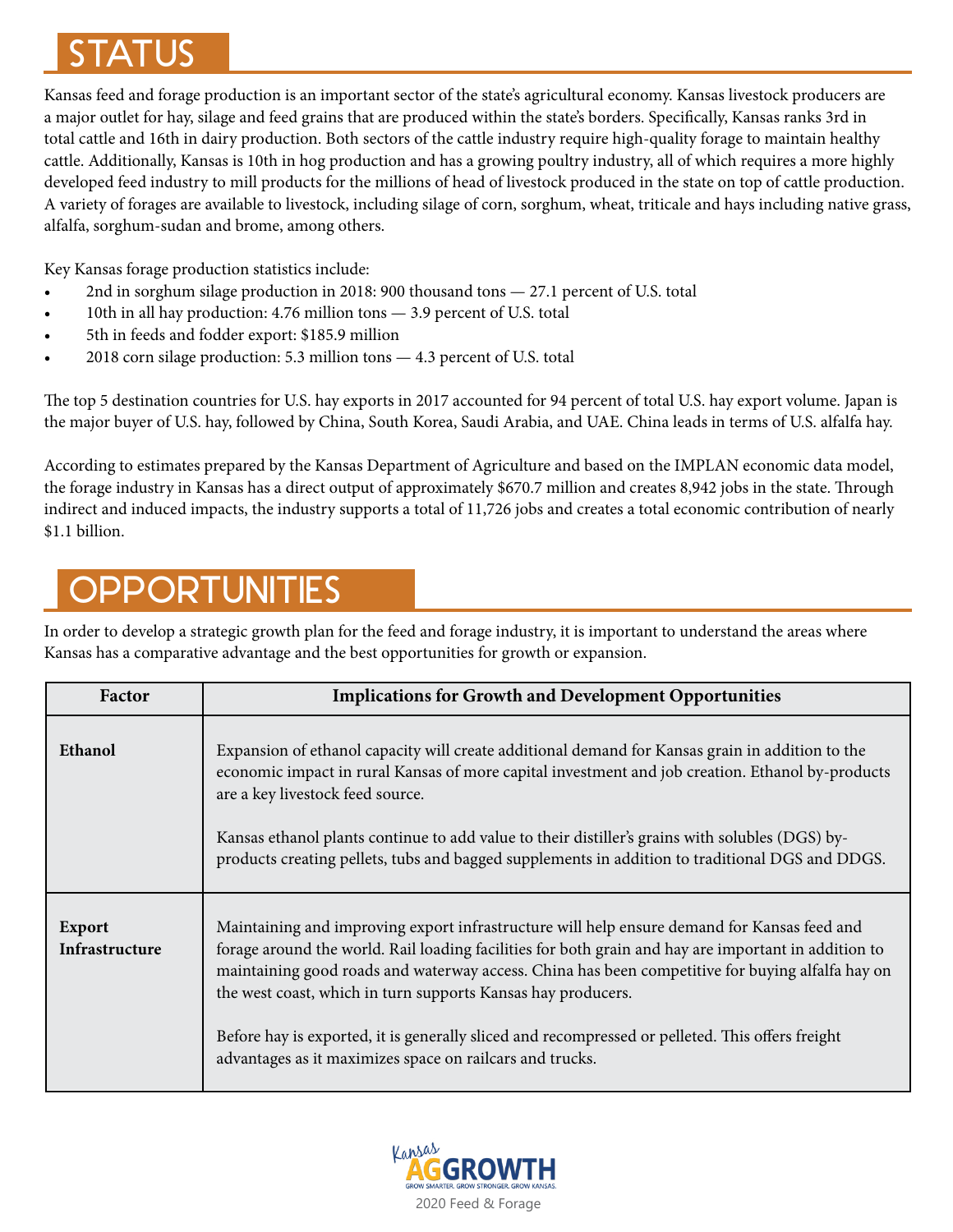| Factor                   | <b>Implications for Growth and Development Opportunities</b>                                                                                                                                                                                                                                                                                                                                                                                                                                                                                                                                                                                                                                                                                                                                                                                                                                                                                                                                                                                                                                            |
|--------------------------|---------------------------------------------------------------------------------------------------------------------------------------------------------------------------------------------------------------------------------------------------------------------------------------------------------------------------------------------------------------------------------------------------------------------------------------------------------------------------------------------------------------------------------------------------------------------------------------------------------------------------------------------------------------------------------------------------------------------------------------------------------------------------------------------------------------------------------------------------------------------------------------------------------------------------------------------------------------------------------------------------------------------------------------------------------------------------------------------------------|
| Irrigation<br>Technology | Some of the best crop yields in Kansas are achieved under irrigation. As available groundwater for<br>irrigation is reduced it is important to find ways of achieving the same production and economic<br>returns with less water. Being more efficient with irrigation systems in terms of water use will help<br>reduce water use and potentially pumping costs while maintaining good yields.                                                                                                                                                                                                                                                                                                                                                                                                                                                                                                                                                                                                                                                                                                        |
| <b>Land Availability</b> | Kansas has the second most farm land of any state, with roughly 90 percent of the state devoted to<br>agriculture.                                                                                                                                                                                                                                                                                                                                                                                                                                                                                                                                                                                                                                                                                                                                                                                                                                                                                                                                                                                      |
| <b>Livestock Feeding</b> | Kansas is a top 3 state in cattle production and top 10 in hogs. The livestock feeding sector is a<br>major customer for feed and forage producers. Expanding the number of livestock being fed in<br>Kansas will increase demand for Kansas feed and forage.                                                                                                                                                                                                                                                                                                                                                                                                                                                                                                                                                                                                                                                                                                                                                                                                                                           |
| <b>Plant Genetics</b>    | Many seed corn companies already have drought-tolerant product offerings that can be expanded<br>upon to offer genetic traits that make corn more suitable to the arid climate of central and western<br>Kansas without significant yield loss. This would increase the number of acres on which corn can be<br>produced.<br>Advancements in forage sorghum silage have greatly increased yields while maintaining water use<br>efficiencies.<br>The production of Roundup-resistant alfalfa provides a new tool for alfalfa growers to more<br>efficiently produce feed for livestock. Also, new technologies will be required to enhance corn and<br>sorghum varieties even better suited for silage production. These varieties may have enhanced<br>benefits in yield, reduction in lodging, and increased digestibility in rations (especially important<br>for lactating dairy cattle).                                                                                                                                                                                                           |
| Policy<br>Environment    | Kansas tax law allows sales tax exemption for farm machinery and equipment and various ag-based<br>inputs. These state tax code provisions make Kansas a more attractive state for growth or expansion.<br>At the federal level, Kansas is fortunate to have elected members of Congress who strongly support<br>the agricultural industry. The Kansas congressional delegation will play an important role in<br>influencing positive changes related to federal regulations or legislation, international trade, federal<br>taxes, transportation rules, energy policy, natural resources and more.<br>KDA signed a memorandum of understanding with the North American Weed Management<br>Association to follow the standards set forth in the North American Weed Free Forage Program.<br>KDA staff is also qualified to certify forage and mulch products to meet any additional requirements<br>set forth by any receiving entity, and it is the only recognized certifying authority in Kansas.<br>The noxious weed policy in Kansas is reasonable and less restrictive than surrounding states. |

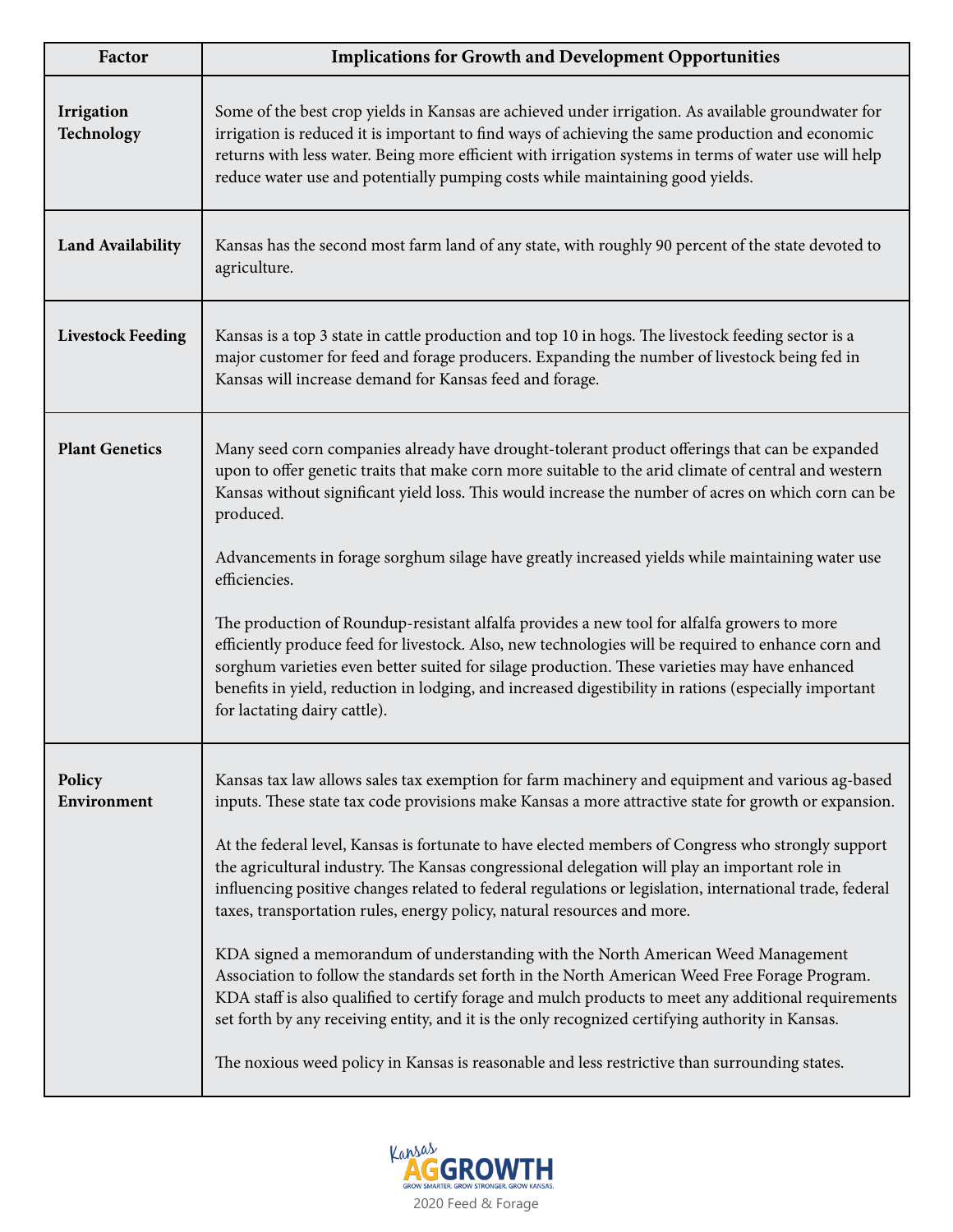| Factor                                               | <b>Implications for Growth and Development Opportunities</b>                                                                                                                                                                                                                                                                                                                                                                                                                                                                                                                                                                                                                                                                                                                                                                                                                                                                                                                                  |
|------------------------------------------------------|-----------------------------------------------------------------------------------------------------------------------------------------------------------------------------------------------------------------------------------------------------------------------------------------------------------------------------------------------------------------------------------------------------------------------------------------------------------------------------------------------------------------------------------------------------------------------------------------------------------------------------------------------------------------------------------------------------------------------------------------------------------------------------------------------------------------------------------------------------------------------------------------------------------------------------------------------------------------------------------------------|
| <b>Research and</b><br>Education                     | Kansas State University departments of agronomy and animal sciences and industry hold significant<br>expertise in forage production and livestock utilization of feed and forages in both traditional and<br>alternative feed and forage crops. In fact, the departments are jointly investigating the development<br>of alternative forages, such as teff, that can be commercialized for dry climates in areas like western<br>Kansas. The K-State grain science department is the only one of its kind in the world, and has a<br>world renowned feed science and management degree program, along with associated expertise and<br>research areas.<br>Kansas Range Schools offered by the Kansas Grazing Lands Coalition offer education opportunities<br>to increase grazing productivity as rotational grazing and alternative forages become more widely<br>accepted.                                                                                                                  |
| Supporting<br><b>Institutional</b><br>Infrastructure | Kansas has a solid foundation throughout the entire feed and forage production community. With<br>cow-calf production and stocker operations through eastern and central Kansas and a robust feeding<br>sector throughout central and western Kansas, and a strong beef processing presence, Kansas has<br>a well-established beef production network that results in efficiency benefits to all steps in the<br>production chain and strong demand for corn. The swine industry provides a smaller but important<br>level of demand and the growing poultry industry will provide more demand.<br>There are 12 dry mill ethanol plants currently in operation in Kansas, creating a market for<br>approximately 183 million bushels of corn and sorghum.<br>Kansas is also home to more than 1 billion bushels of commercial grain storage capacity to<br>accommodate the Kansas grain crops.<br>Major hay conditioning and silage harvesting equipment manufacturers are located in Kansas. |

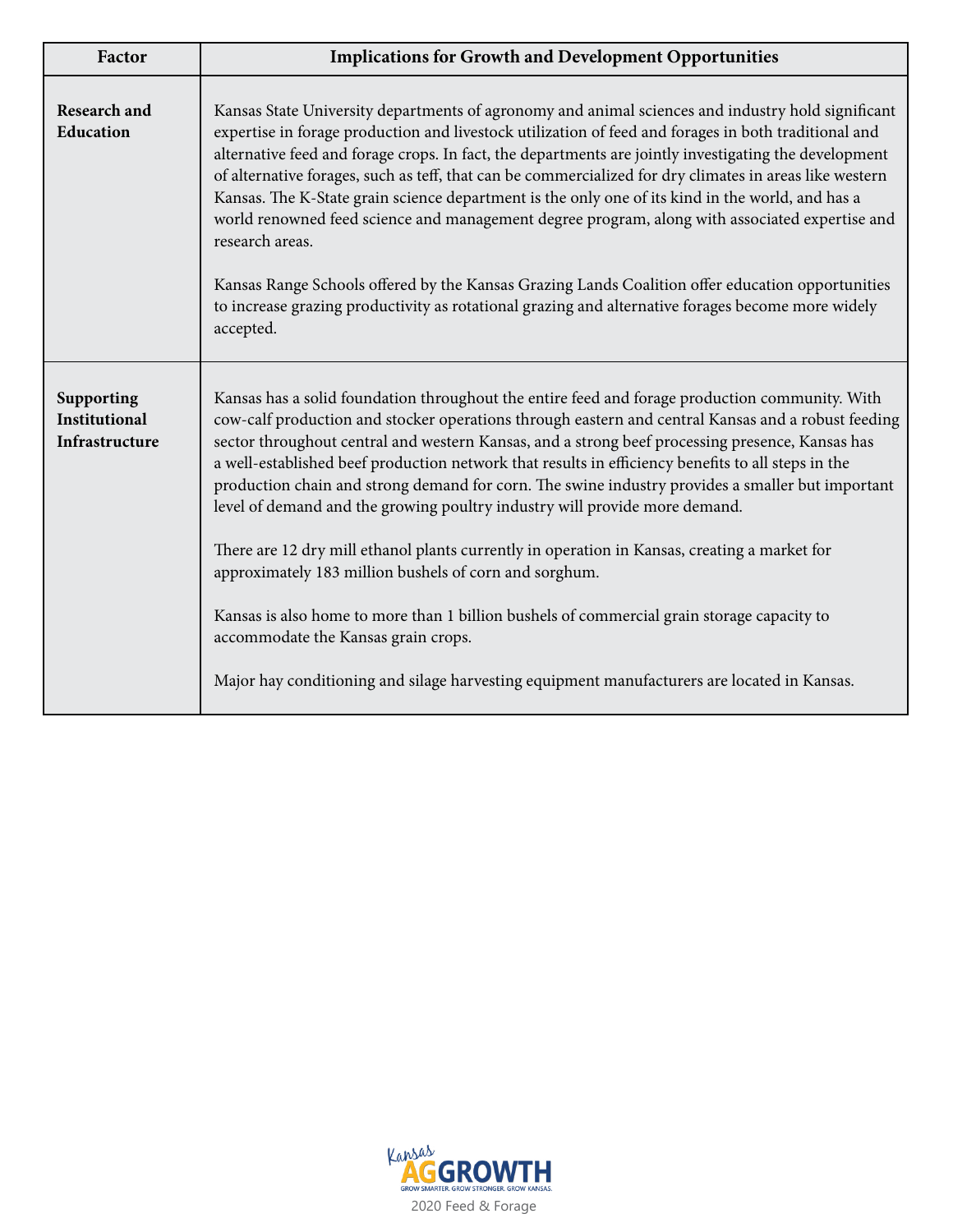# **CHALLENGES**

While Kansas is poised for major expansion in the feed and forage sector, the following factors represent challenges serving as barriers to achieving the objective of the strategic growth plan.

| Challenge                  | <b>Details of Challenge</b>                                                                                                                                                                                                                                                                                                                                                                                                                                                                                                                                                                                                                                                                                                                                                                                                                                                                                                                                                                                                                                                                                                                             |
|----------------------------|---------------------------------------------------------------------------------------------------------------------------------------------------------------------------------------------------------------------------------------------------------------------------------------------------------------------------------------------------------------------------------------------------------------------------------------------------------------------------------------------------------------------------------------------------------------------------------------------------------------------------------------------------------------------------------------------------------------------------------------------------------------------------------------------------------------------------------------------------------------------------------------------------------------------------------------------------------------------------------------------------------------------------------------------------------------------------------------------------------------------------------------------------------|
| Critical<br>Infrastructure | Port access is critical because Kansas doesn't have a port. Having the transportation infrastructure<br>necessary to move feed and forage to the port is critical as well. Ports such as the Port of Catoosa<br>in Oklahoma where Kansas feed and forages are loaded on barges need to be maintained such that<br>shipping capacity isn't delayed or reduced due to aging infrastructure. The same applies to ports on<br>the coasts where Kansas feed and forages would travel by rail or barge to be transloaded onto<br>ocean-going vessels.<br>A lack of adequate housing in rural areas compounds the issue of a shortage of agricultural workers.<br>Kansas has adequate grain and liquid rail infrastructure. However, a lack of rail access in the western<br>portion of the state requires processors to ship products across the state to be loaded onto rail at the<br>intermodal facility or use alternative transportation. Acquiring shipping containers to load hay at<br>farms is a challenge for those not near the intermodal facility.<br>Kansas lacks toll mills which are needed to attract hog producers to build or expand their |
|                            | operations. Once an operation becomes large enough, they generally build their own feed mill<br>and will no longer rely on the toll mills.                                                                                                                                                                                                                                                                                                                                                                                                                                                                                                                                                                                                                                                                                                                                                                                                                                                                                                                                                                                                              |
| Industry<br>Opponents      | There are increasing attacks on the use of genetic technology in feed and forage production and<br>a great debate on whether the products are suitable for use in feed both in the United States and<br>around the world. Another debate centers on whether corn should be used for fuel, ethanol in<br>particular, as opposed to food and feed. This debate intensifies in times of high corn prices such<br>as those seen in recent years. Recently, a major dairy company has announced that all of its milk<br>products will be produced without GMO feed for the cows, which does affect the method and<br>manner in which feed is produced for approximately 8,000 Kansas dairy cows.<br>There is a need to develop the next generation of industry spokespersons.                                                                                                                                                                                                                                                                                                                                                                                |

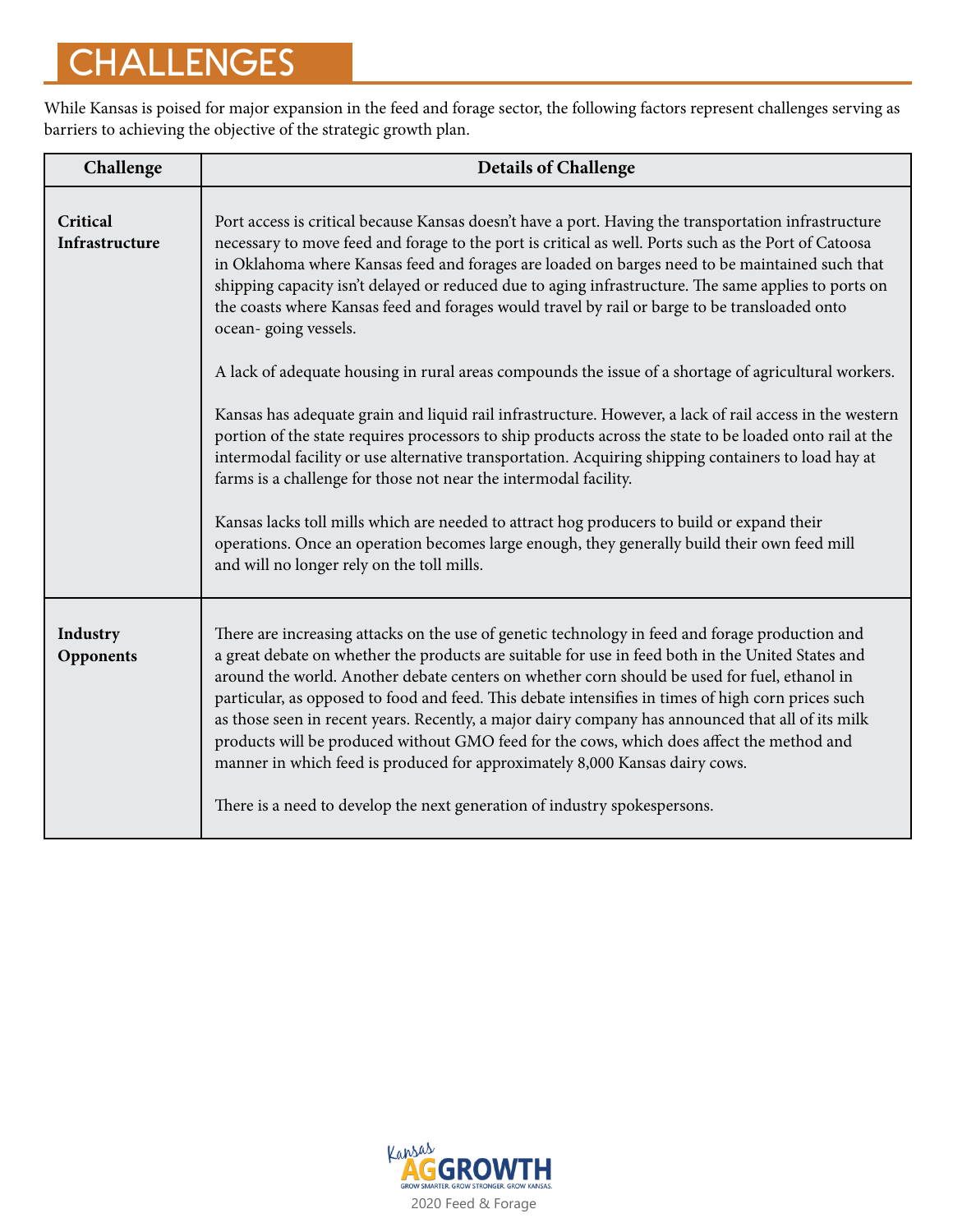| Challenge              | <b>Details of Challenge</b>                                                                                                                                                                                                                                                                                                                                                                                                                                                                                                                                                                                                                                                                                                                                                                |
|------------------------|--------------------------------------------------------------------------------------------------------------------------------------------------------------------------------------------------------------------------------------------------------------------------------------------------------------------------------------------------------------------------------------------------------------------------------------------------------------------------------------------------------------------------------------------------------------------------------------------------------------------------------------------------------------------------------------------------------------------------------------------------------------------------------------------|
| International<br>Trade | Regulatory approval of new seed technology around the world is important as Kansas farmers look<br>to take advantage of the latest advancements to improve yield and meet worldwide demand. A<br>reliance on non-science-based standards in some trade partner nations disrupts the ability of U.S.<br>farmers to access critical international markets.<br>Hay exports have never been a large component of U.S. hay markets, but exports have slowed over<br>the past couple of years. Roundup-ready alfalfa is widely grown across Kansas, but not accepted into<br>several Asian/European markets.<br>Access to international markets for feed and forage products is key to growing the industry.<br>Resistance to free trade agreements at the federal level can hinder this access. |
| Policy                 | Renewable Fuel Standard is a regular unknown when it comes to understanding the requirements for<br>ethanol in U.S. gasoline. More transparency and predictability would bring increased stability to the<br>ethanol market and in turn to feed prices offered to livestock producers feeding distiller's grains.<br>Maintaining the flexibility farmers have in how they depreciate capital purchases as it relates to<br>federal income taxes is critical for management and planning. Any changes that reduce that flexibility<br>or threaten to reduce it compromise farmers' ability to plan for expenses.                                                                                                                                                                            |
|                        | Farm families work their whole lives to build and maintain the family farming operation including<br>the acquisition of land. Being forced to sell hard-earned assets to satisfy estate taxes is a devastating<br>blow to family farmers.                                                                                                                                                                                                                                                                                                                                                                                                                                                                                                                                                  |
|                        | Kansas Department of Transportation regulations restrict the amount of hay that can be legally<br>hauled. Currently, over-width loads are allowed with a permit, but over-height loads are not. In<br>addition, custom cutters are able to haul over-length loads while hay haulers are not allowed to.                                                                                                                                                                                                                                                                                                                                                                                                                                                                                    |
|                        | Smoke management will continue to be a challenge for producers who need to burn on an annual or<br>semi-annual basis in order to maintain the quality of their feed or forage.                                                                                                                                                                                                                                                                                                                                                                                                                                                                                                                                                                                                             |
|                        | Kansas Department of Health and Environment policy limits the amount of manure that can be<br>applied because of phosphorus levels. In areas of the state where there isn't any surface water to be<br>contaminated with phosphorus, this can be limiting to growth of the livestock industry, which is a<br>market outlet for feed and forages.                                                                                                                                                                                                                                                                                                                                                                                                                                           |
|                        | The Farm Service Agency Conservation Reserve Program doesn't allow farmers to sell hay that<br>comes off their CRP fields. If this were allowed, custom haying would increase.                                                                                                                                                                                                                                                                                                                                                                                                                                                                                                                                                                                                             |
|                        | Though not unique to Kansas, there exist significant challenges due to federal laws and regulations,<br>including: Waters of the U.S., the Endangered Species Act, burdensome Occupational Safety and<br>Health Administration regulations and more.                                                                                                                                                                                                                                                                                                                                                                                                                                                                                                                                       |

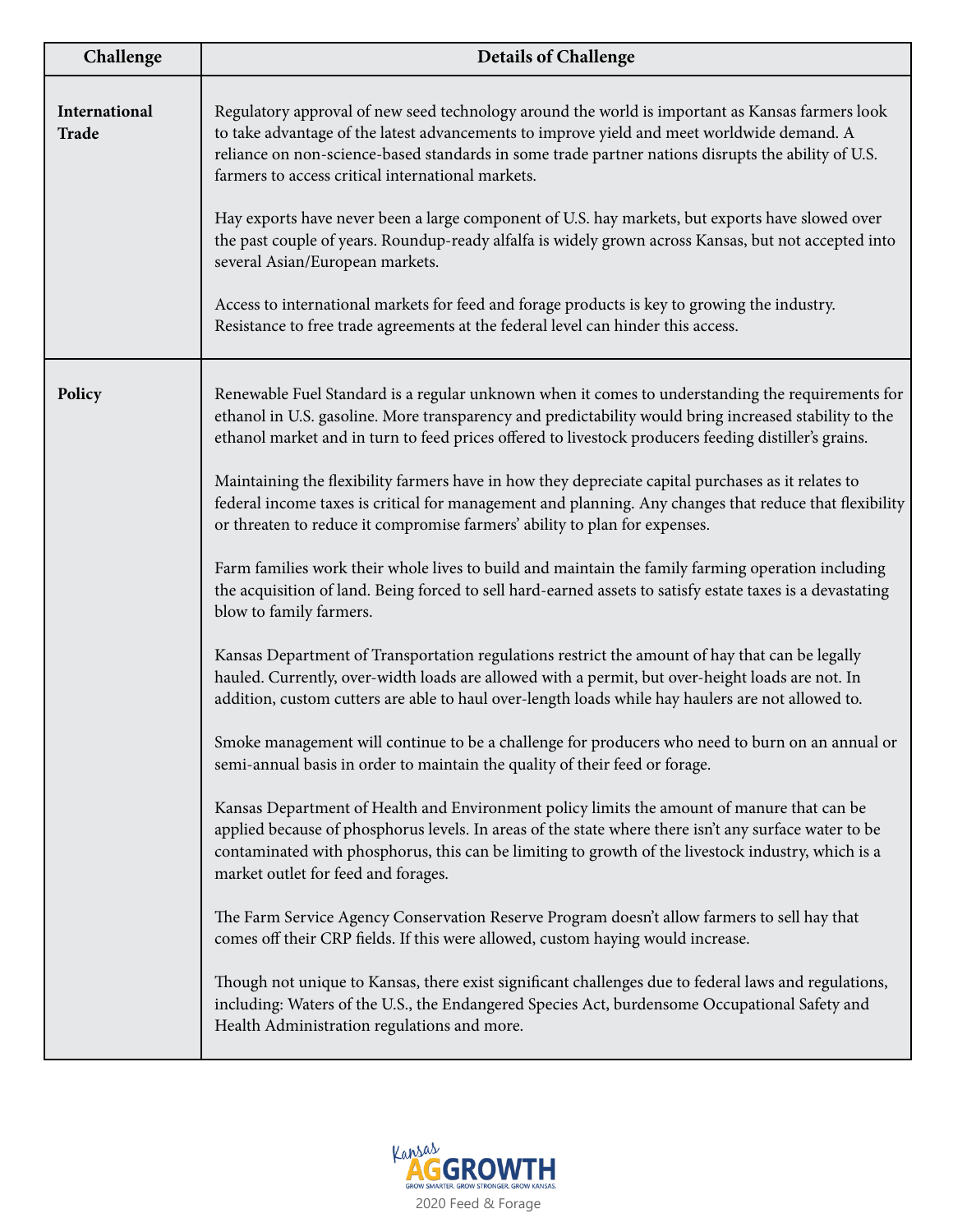| Challenge                                          | <b>Details of Challenge</b>                                                                                                                                                                                                                                                                                                                                                                       |
|----------------------------------------------------|---------------------------------------------------------------------------------------------------------------------------------------------------------------------------------------------------------------------------------------------------------------------------------------------------------------------------------------------------------------------------------------------------|
| Research,<br><b>Education,</b><br><b>Extension</b> | Research funds allocated to forage research are only a fraction of that of corn, soybeans and wheat.<br>This results in significantly less forage research being conducted at universities across the country.<br>Furthermore, forage professor appointments typically are not reappointed upon turnover. There are<br>very few forage extension specialists available to work with the industry. |
| Water                                              | Farmers rely on ever-depleting sources of groundwater for irrigation, especially in some regions of<br>the state.                                                                                                                                                                                                                                                                                 |
| <b>Workforce</b><br>Development                    | Growth in the feed and forage sector, particularly in seed technology, irrigation research and<br>technology, ethanol processing, feed mill management, animal nutritionists, and forage processing<br>equipment, will require a skilled workforce, which continues to be a significant challenge throughout<br>the entire agricultural industry.                                                 |

## **SUCCESSES**

Key successes in the feed and forage industry:

- A national alfalfa checkoff program was established in spring 2016 with the creation and implementation of the U.S. Alfalfa Farmer Research Initiative (USAFRI), better known as the Alfalfa Checkoff Program. The Land Institute in Salina was the first Kansas recipient of checkoff dollars in September 2018.
- A collaborative Alfalfa Variety Evaluation project led by K-State Research and Extension and Cowley County Extension, along with support from the Kansas Forage and Grassland Council, and private alfalfa seed companies has been established at a private farm in Cowley County to help provide alfalfa producers with the most current and unbiased performance information regarding alfalfa varieties.
- Two Kansans sit on the National Alfalfa and Forage Alliance board of directors.
- An irrigation efficiency study that looked at combining the principles of center pivot irrigation with drip irrigation showed that new technology can reduce the amount of irrigation water required with a typical center pivot system.
- The intermodal facility in Edgerton is taking advantage of the significantly reduced freight cost of shipping containers returning to China and other Asian markets by shipping distiller's grains from Kansas into those markets in containers.
- A collaboration of subject matter experts including KDA dairy and feed safety program, KDA Division of Animal Health, and K-State's Beef Cattle Institute created a portfolio of compliance education materials to share with farmers, ranchers, feed mills and veterinarians to understand and comply with new Veterinary Feed Directive regulations.

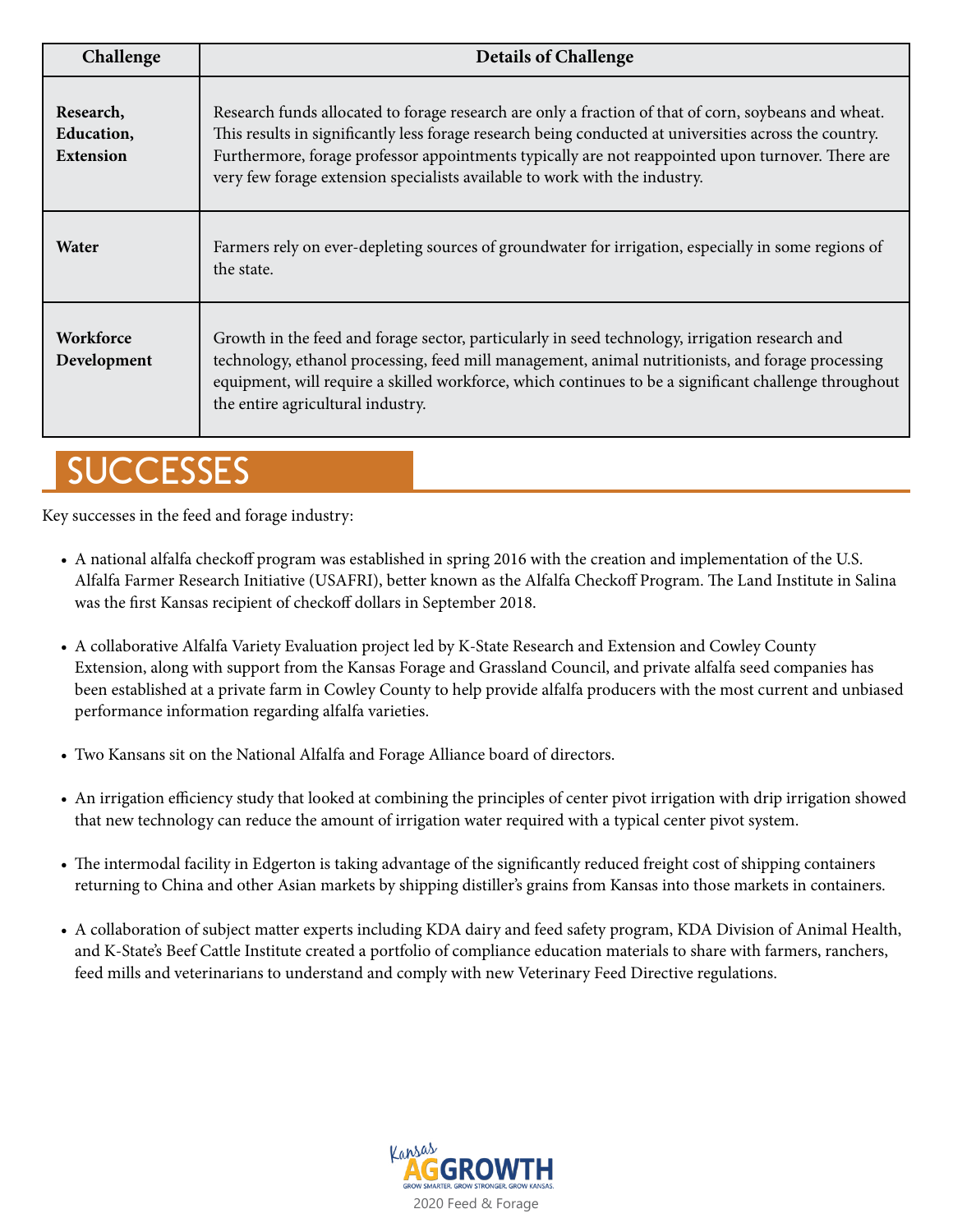## Feed & Forage ROWTH OBJECTIVE:

*Enable a robust feed and forage sector by increasing profitability and strengthening the most important market outlet — the existing Kansas livestock industry.*

# OUTCOMES & ACTION ITEMS

Leaders from throughout the Kansas feed and forage industry will continue to collaborate in the development and implementation of a long-term strategic growth strategy with input and discussion among key partners. Industry-identified desired growth outcomes, initially developed in 2016 and expanded to include action items, will be implemented by industry and key partners and updated annually at the Kansas Governor's Summit on Agricultural Growth. Following are the proposed action items to continue building on the achievement of the feed and forage sector desired outcomes.

### High Priority Outcomes

**Reduced restrictions on haying, grazing and fertilizing Conservation Reserve Program fields. ACTION ITEMS:**

- **•** Continue efforts to increase opportunities for allowing limited haying, grazing and vegetative management on acres enrolled in federal cost-share conservation programs.
- Maintain relationships with federal partners to ensure that Kansas is considered in policy development and decision making.
- Encourage creative policy options such as "CRP Lite," a cost-share conservation program that would be budget-neutral with a shortened time frame for participation (3-5 years) with USDA–FSA and congressional delegation.
- Support additional public funding for research on haying/grazing of sensitive range land.

#### **Enhanced risk management options for forages. Forages currently lack coverage afforded to other commodities. ACTION ITEMS:**

- **•** Invite forage representation to participate in future Farm Bill roundtable discussions.
- Coordinate with other states, building a coalition of support for inclusion of forages as a Title 1 commodity.
- Communicate desired outcomes for this sector with congressional delegation and U.S. Secretary of Agriculture.
- Create a mechanism in order to accurately measure yield, quality, price and value for purposes of federal program payments tied to USDA's Risk Management Agency.

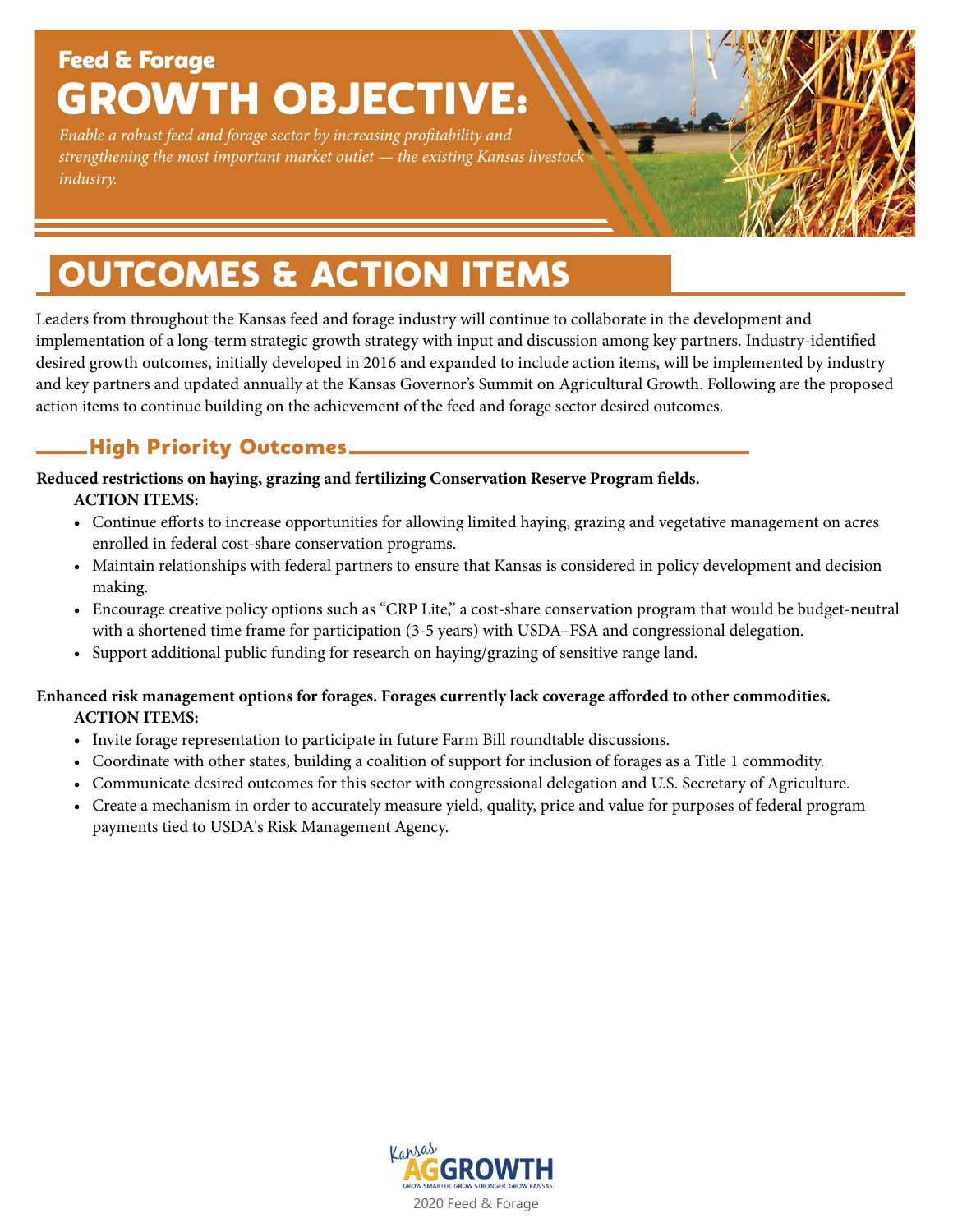**Implementation of action items in the Vision for the Future of Water Supply in Kansas related to the feed and forage industry, leading to a longer usable life for Kansas groundwater and surface water sources. Effective adoption of conservation practices and management efforts which support more flexible water policies, better opportunities for voluntary conservation, and increased research on management practices.**

#### **ACTION ITEMS:**

- Improve adoptability of feed wheat, along with other alternative crops, through marketing, commodity segregation, research and education.
- Develop a strategy that supports research on the role of less water-intensive forage and grasses, such as triticale.
- Address sorghum research needs, such as yield, stalk length, silage density, nutritional value to livestock, weed control, and ability to be used for biofuels production.
- Coordinate and conduct a yearly area management meeting in order for producers, researchers and interested stakeholders to learn and address water supply and conservation issues at a local level.
- Identify opportunities and symbiotic relationships to increase funding opportunities for projects related to water conservation, water quantity, soil health, etc.
- Encourage research targeting cover crops, rotational crops, and other less water-intensive crop varieties.
- Support and encourage projects that address water quality as a means to extend the productive life of the water supply in Kansas.
- Encourage K-State Research and Extension and the Kansas Water Office and private seed companies to target more research monies towards sorghum and other forage-related cover crops.
- Promote forages as a replacement for traditional cash crops by demonstrating the financial pros and cons.

#### **Additional K-State Research and Extension forage personnel and forage/alfalfa research at Kansas State University or other agricultural institutions in Kansas.**

#### **ACTION ITEMS:**

- **•** Hold input session with forage industry stakeholders to determine desire and specific interests for additional forage extension personnel and forage/alfalfa research.
- Evaluate methods for funding additional personnel and determine the areas of expertise that will best match the needs of the industry.
- Establish an additional forage extension position to serve the needs of the industry.
- Explore establishment of social media/Facebook groups to extend research information obtained through traditional forage/alfalfa research methods.
- Expand forage/alfalfa research to include range and pasture management and encourage practices focused towards both.
- Support invested and proactive conversations with faculty and administration about the current and future priorities of all covered programs, as well as the value of the programs.
- Encourage funding initiatives that address needs of forage, alfalfa and pasture applications.
- Encourage the utilization of public/private partnerships to increase grant funding opportunities and conduct a thorough review of all funding mechanisms.
- Encourage on-farm research projects with high practical application.
- Work to increase communication between industry and the private sector with extension faculty to capitalize on the needs and desires of stakeholders in terms of research and education.
- Develop a field test method for determining quality and average yield per bale/acre/etc.